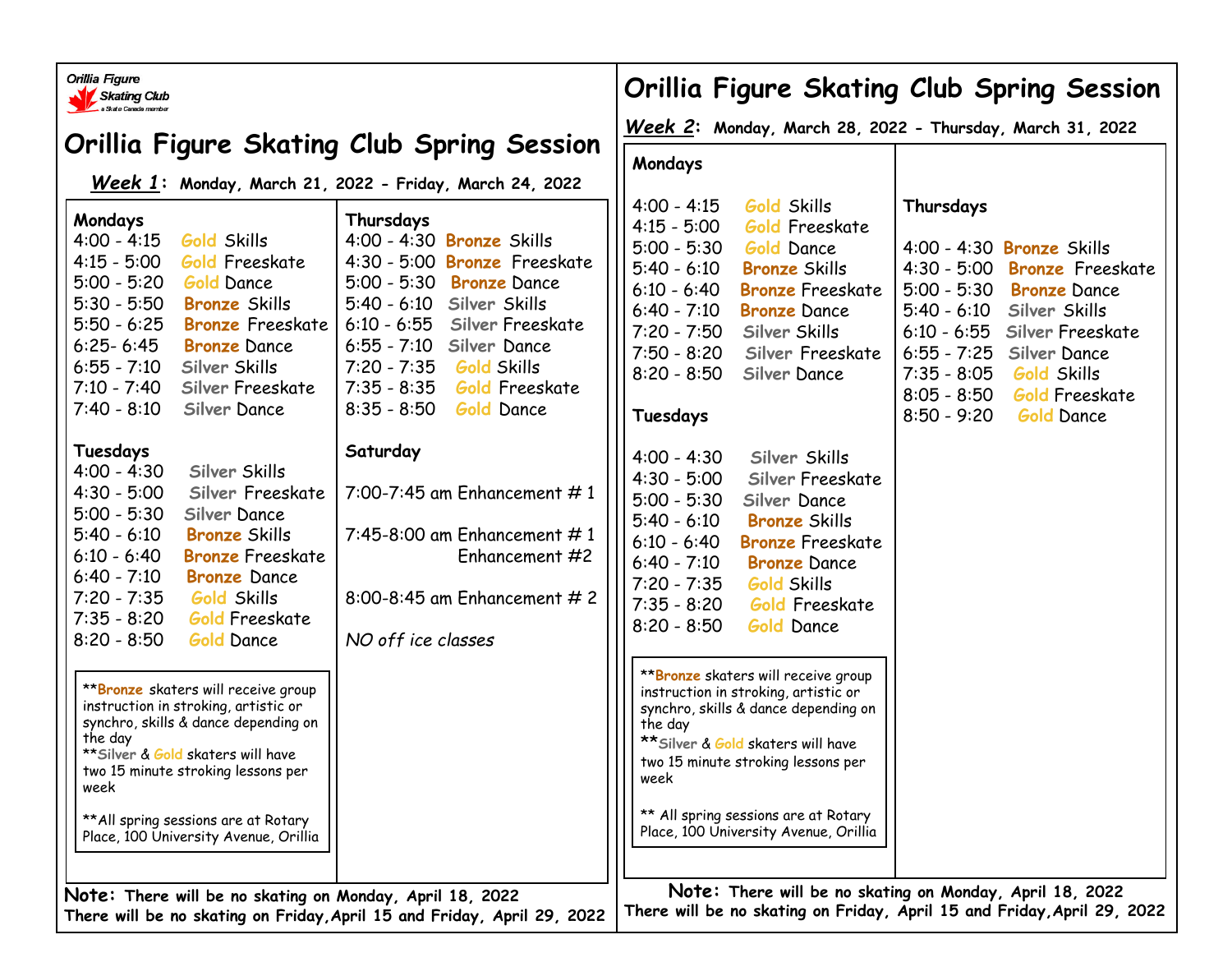| Orillia Figure Skating Club Spring Session                                                                                                                                                                                                                                                                                                                                                                                                                                                                                                                                                                                                                                                                                                                                                                                                                                                                                        | Weeks 3-9: Monday, April 4, 2022 - Thursday, May 19, 2022                                                                                                                                                                                                                                                                                                                                                                                                                                                                                                                                                                                                                                                                                       |
|-----------------------------------------------------------------------------------------------------------------------------------------------------------------------------------------------------------------------------------------------------------------------------------------------------------------------------------------------------------------------------------------------------------------------------------------------------------------------------------------------------------------------------------------------------------------------------------------------------------------------------------------------------------------------------------------------------------------------------------------------------------------------------------------------------------------------------------------------------------------------------------------------------------------------------------|-------------------------------------------------------------------------------------------------------------------------------------------------------------------------------------------------------------------------------------------------------------------------------------------------------------------------------------------------------------------------------------------------------------------------------------------------------------------------------------------------------------------------------------------------------------------------------------------------------------------------------------------------------------------------------------------------------------------------------------------------|
| Mondays<br>$4:00 - 4:30$<br><b>Gold Skills</b><br>$4:30 - 5:15$<br><b>Gold Free</b><br>$5:15 - 5:45$<br><b>Gold Dance</b><br>$5:45 - 6:15$<br>PreCan<br>6:15 - 7:00 CanSkate<br>7:10 - 7:40 Silver Skills<br>7:40 - 8:20 Silver Free<br>8:20 - 8:50 Silver Dance<br>Tuesdays<br>Silver Skills<br>$4:00 - 4:15$<br>$4:15 - 4:45$<br>Silver Freeskate<br>$4:45 - 5:15$<br>Silver Dance<br>$5:15 - 5:30$<br><b>Bronze Skills</b><br>$5:30 - 6:00$<br><b>Bronze</b> Freeskate<br>$6:00 - 6:30$<br><b>Bronze</b> Dance<br>$6:40 - 6:55$<br><b>Gold Skills</b><br>$6:55 - 7:40$<br><b>Gold Freeskate</b><br>$7:40 - 8:10$<br><b>Gold Dance</b><br>** Bronze skaters will receive group instruction in stroking, artistic or synchro,<br>skills & dance depending on the day<br>** Silver & Gold skaters will have two 15 minute stroking lessons per week<br>** All spring sessions are at Rotary Place, 100 University Avenue, Orillia | Wednesdays<br>$4:00 - 4:30$<br><b>Bronze Skills</b><br>$4:30 - 5:00$<br><b>Bronze</b> Free<br>$5:00 - 5:30$<br><b>Bronze</b> Dance<br>$5:30 - 6:00$<br>PreCan<br>$6:00 - 6:45$<br>CanSkate<br>$6:55 - 7:25$<br>Little Stars<br>$7:25 - 8:10$<br><b>Advanced Stroking and Spins</b><br>Thursdays<br>4:00 - 4:30 Bronze Skills<br>4:30 - 5:00 Bronze Freeskate<br>5:00 - 5:30 <b>Bronze</b> Dance<br>5:40 - 6:10 Silver Skills<br>6:10 - 6:55 Silver Freeskate<br>6:55 - 7:25 Silver Dance<br>7:35 - 8:05 Gold Skills<br>8:05 - 8:50 <b>Gold</b> Freeskate<br>8:50 - 9:20 <b>Gold</b> Dance<br>Fridays<br>4:00-5:20 Enhancement #1 (off ice 6:00pm)<br>5:30-6:50 Enhancement # 2 (off ice 7:30pm)<br>Off ice classes to follow at Sports Medicine |
| Note: There will be no skating on Monday, April 18, 2022<br>There will be no skating on Friday, April 15 and Friday, April 29, 2022                                                                                                                                                                                                                                                                                                                                                                                                                                                                                                                                                                                                                                                                                                                                                                                               |                                                                                                                                                                                                                                                                                                                                                                                                                                                                                                                                                                                                                                                                                                                                                 |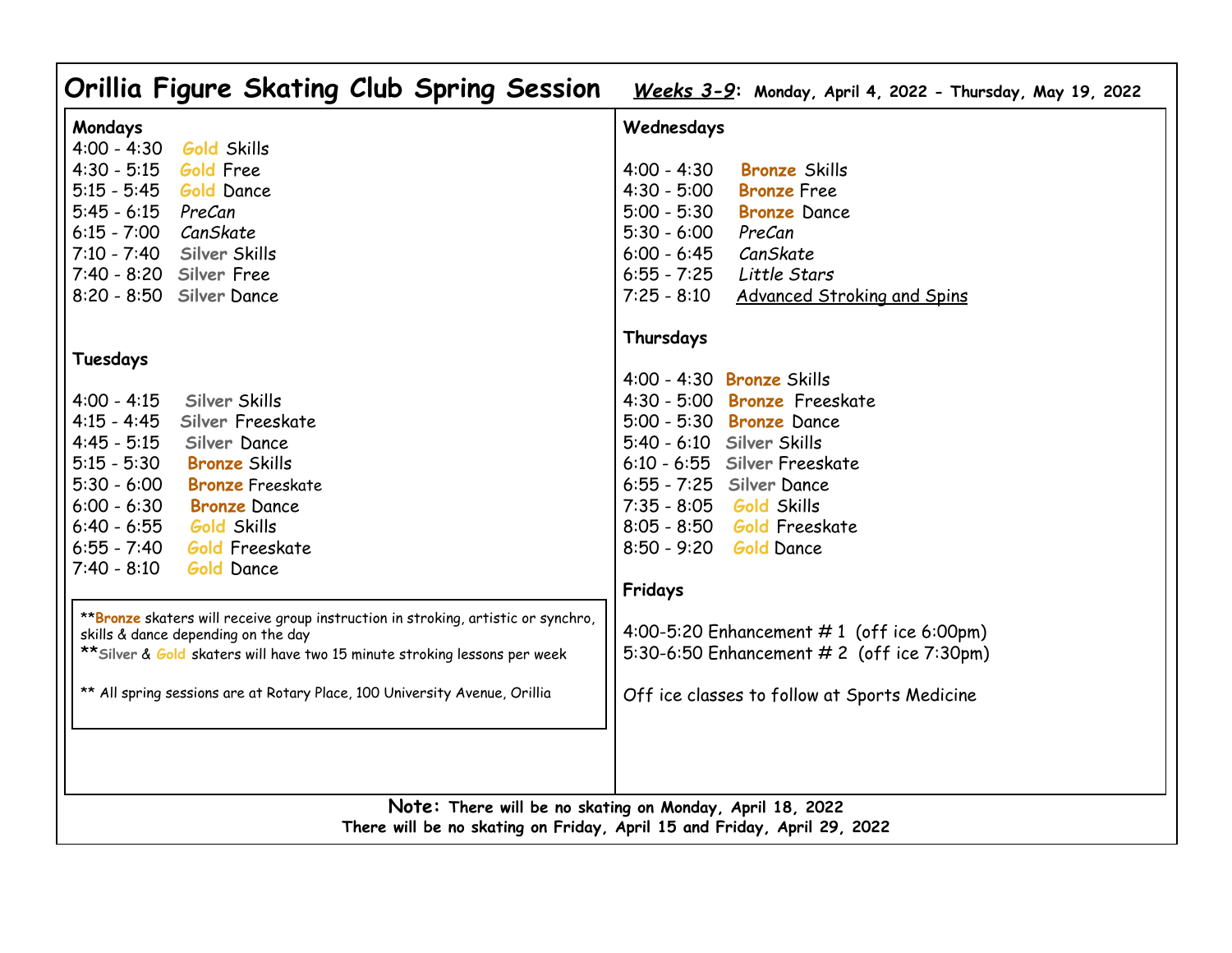

# **Orillia Figure Skating Club Spring 2022 Session**

# **StarSkate Program**

| <b>StarSkate Program</b><br>(Must skate a minimum of 2 days)<br><b>BRONZE STARSKATE:</b><br>Monday - \$50.00 (only two Mondays therefore do not fulfill a 2 day<br>membership)<br>Tuesday - \$195.00<br>Wednesday - \$170.00<br>Thursday - \$220.00<br>Three Day Membership<br>(Mon/Wed+ Tues & Thurs) - \$495.00 | Please register at www.orilliafigureskatingclub.com<br>and click on the Registration tab. No withdrawals or<br>refunds will be granted upon the start of the spring<br>session.<br>*** All payments must be made monthly with a deposit<br>being paid the first day of skating.***<br>**Guest skating is limited to three times @ \$20 per session |
|-------------------------------------------------------------------------------------------------------------------------------------------------------------------------------------------------------------------------------------------------------------------------------------------------------------------|----------------------------------------------------------------------------------------------------------------------------------------------------------------------------------------------------------------------------------------------------------------------------------------------------------------------------------------------------|
| <b>SILVER STARSKATE:</b><br>Monday - \$185.00<br>Tuesday - \$185.00<br>Thursday - \$235.00<br>Three Day Membership - \$515.00<br><b>GOLD STARSKATE:</b><br><b>Monday - <math>\$195.00</math></b><br>Tuesday - \$210.00<br>Thursday - $$240.00$<br>Three Day Membership -\$550.00                                  | <b>Coaching Information</b><br>Head Coach:<br>Tracey Zwiers (705) 327-2206 teamtracey@orilliapronet.com<br>Club Coaches<br>James Callan jamesfcallan@ymail.com<br>Markus Leminen (705)728-1410 mleminen@hotmail.com<br>Skyanne Rowe skyanne.rowe@hotmail.ca<br>Susan Scott susanbrad@hotmail.com                                                   |
| There will be no skating on<br>Monday, April 18, 2022<br>There will be no skating on<br>Friday, April 15 and Friday, April 29, 2022                                                                                                                                                                               | Out of town coaches are welcome to attend.<br>REGISTRATION will open soon.<br>An OFSC email will be sent to you with details regarding<br>registration.<br>Please make sure you have subscribed to receive OFSC emails in your<br>Uplifter account.                                                                                                |